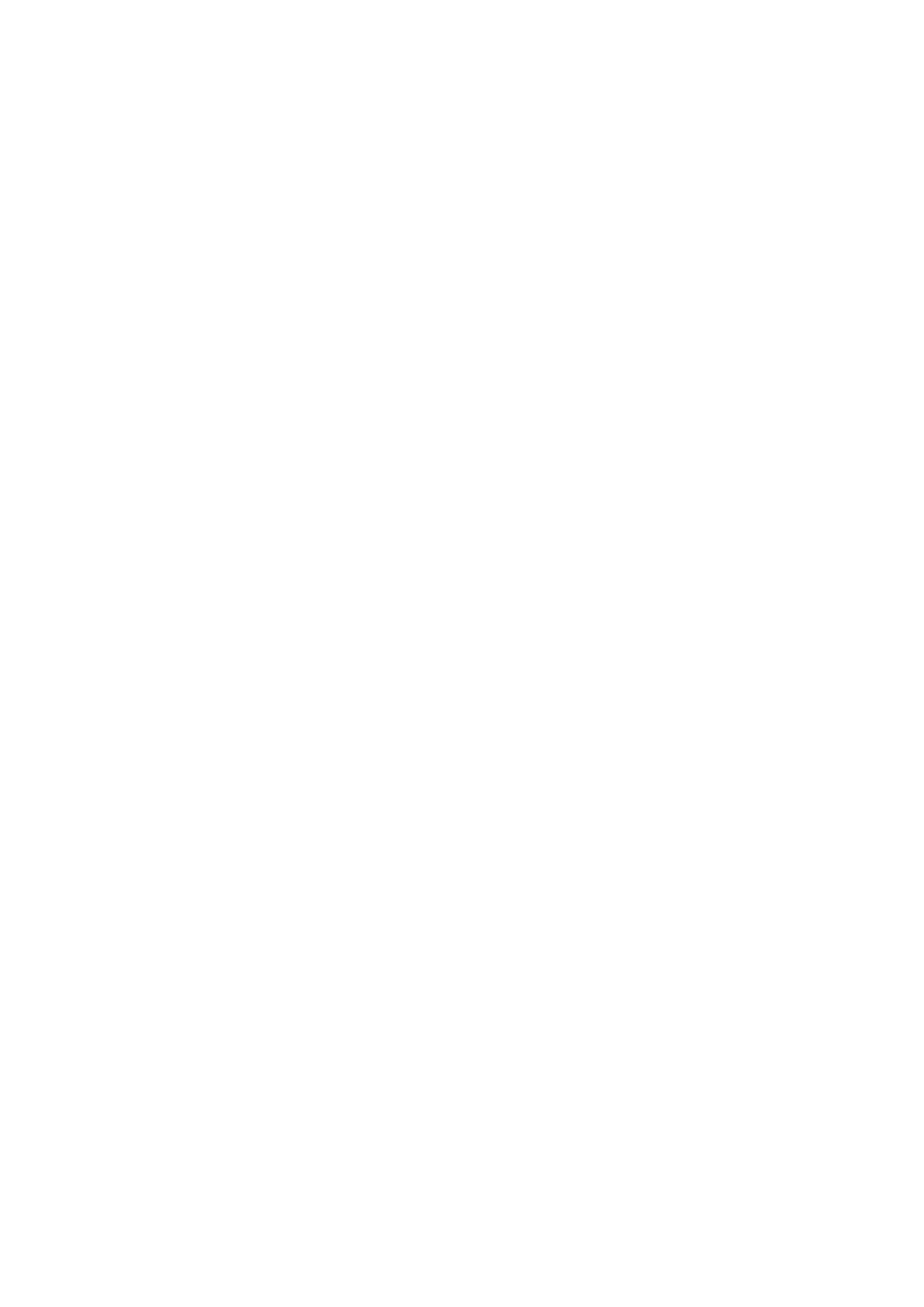# **Table of Contents**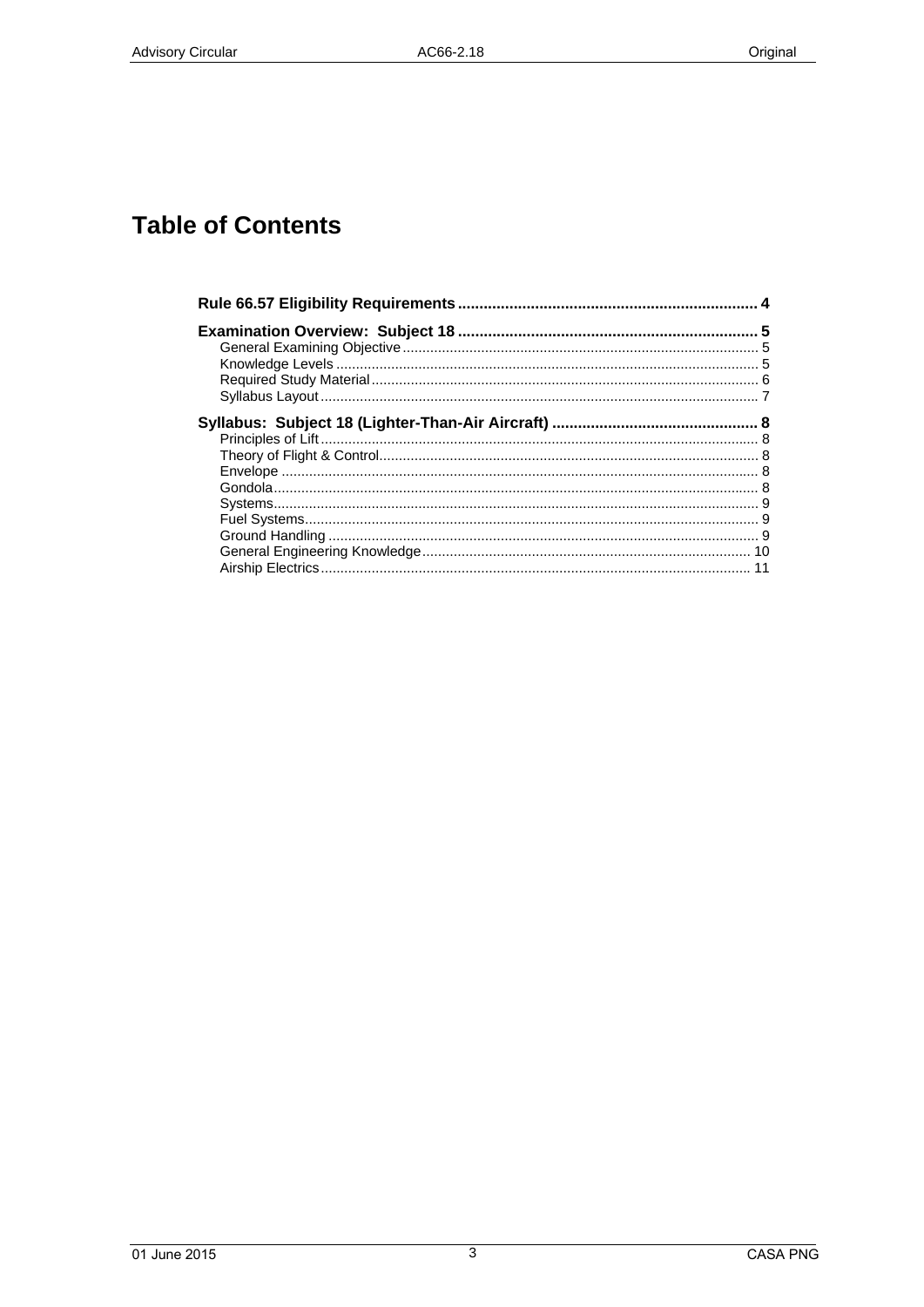## <span id="page-3-0"></span>**Rule 66.57 Eligibility Requirements**

Rule 66.57(a)(2) requires an applicant for an AMEL to have passed written examinations, that are acceptable to the Director, and relevant to the duties and responsibilities of an aircraft maintenance engineer in the category of licence sought.

The written examinations acceptable to the Director for Subject 18 (Lighter-Than-Air Aircraft) should comply with the syllabus contained in this Advisory Circular. Each examination will cover all topics and may sample any of the sub-topics.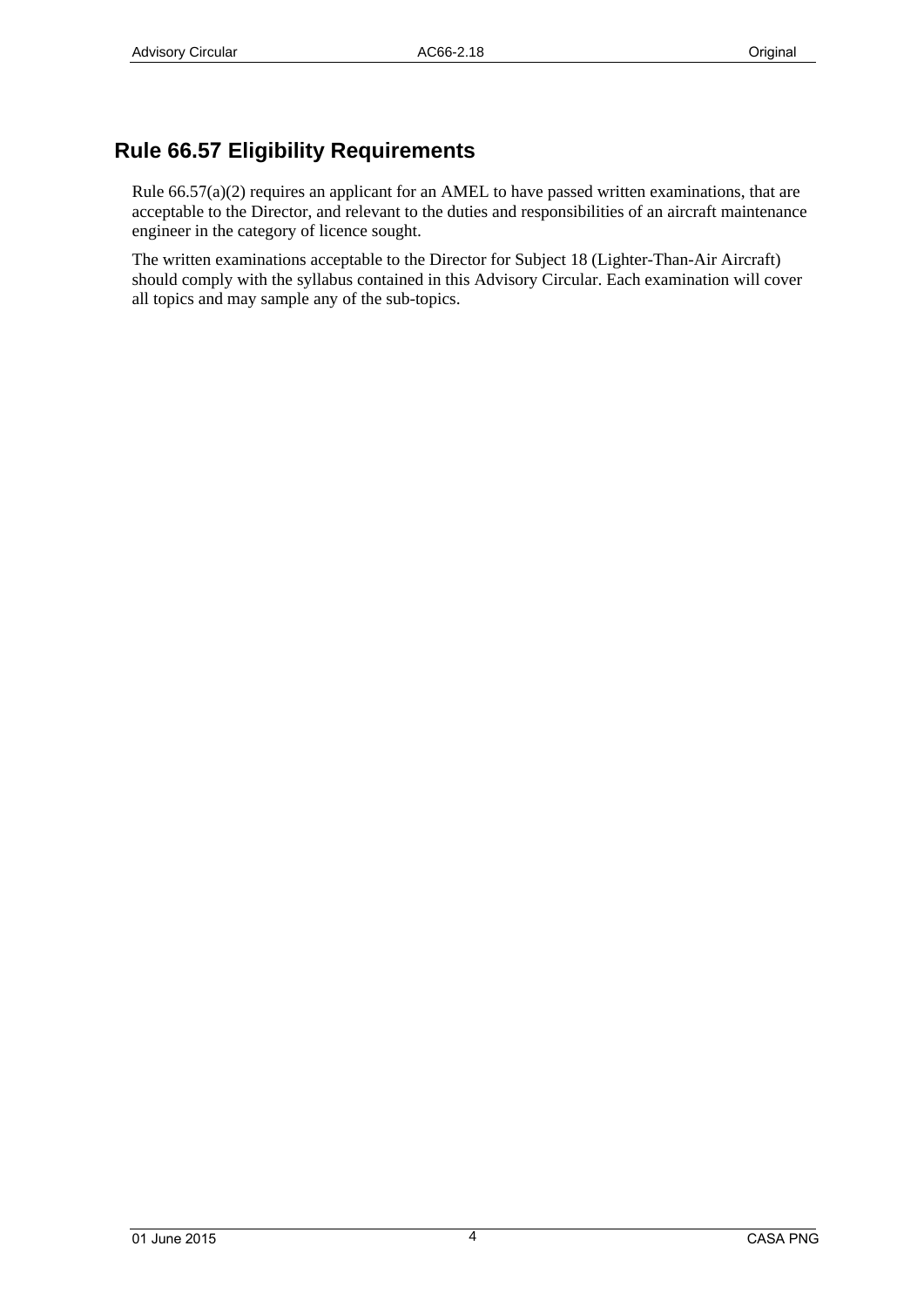## <span id="page-4-0"></span>**Examination Overview: Subject 18**

The pass mark is 75 percent.

Application to sit an examination may be made directly to Aviation Services Limited (ASL). Refer to http://caanz.aspeqexams.com/ for examination information.

### <span id="page-4-1"></span>**General Examining Objective**

The objective of the examination is to determine that the applicant for an AMEL has adequate knowledge of Lighter-Than-Air Aircraft to permit the proper performance, supervision and certification of aircraft maintenance at a level commensurate with the privileges of the various AMEL categories.

#### <span id="page-4-2"></span>**Knowledge Levels**

#### **LEVEL 1: A familiarisation with the principal elements of the subject***.*

#### **Objectives: The applicant should:**

- 1. be familiar with the basic elements of the subject.
- 2. be able to give simple descriptions of the whole subject, using common words and examples.
- 3. be able to use typical terms.

#### **LEVEL 2: A general knowledge of the theoretical and practical aspects of the subject.**  *An ability to apply the knowledge.*

#### **Objectives: The applicant should:**

- 1. be able to understand the theoretical fundamentals of the subject.
- 2. be able to give a general description of the subject using, as appropriate, typical examples.
- 3. be able to use mathematical formulae in conjunction with physical laws describing the subject.
- 4. be able to read and understand sketches, drawings and schematics describing the subject.
- 5. be able to apply his/her knowledge in a practical manner using detailed procedures.

#### **LEVEL 3: A detailed knowledge of the theoretical and practical aspects of the subject.**  *A capacity to combine and apply the separate elements of knowledge in a logical and comprehensive manner.*

#### **Objectives: The applicant should:**

- 1. know the theory of the subject and the interrelationships with other subjects.
- 2. be able to give a detailed description of the subject using theoretical fundamentals and specific examples.
- 3. understand and be able to use mathematical formulae related to the subject.
- 4. be able to read, understand and prepare sketches, simple drawings and schematics describing the subject.
- 5. be able to apply his/her knowledge in a practical manner using manufacturer's instructions.
- 6. be able to interpret results and measurements from various sources and apply corrective action where appropriate.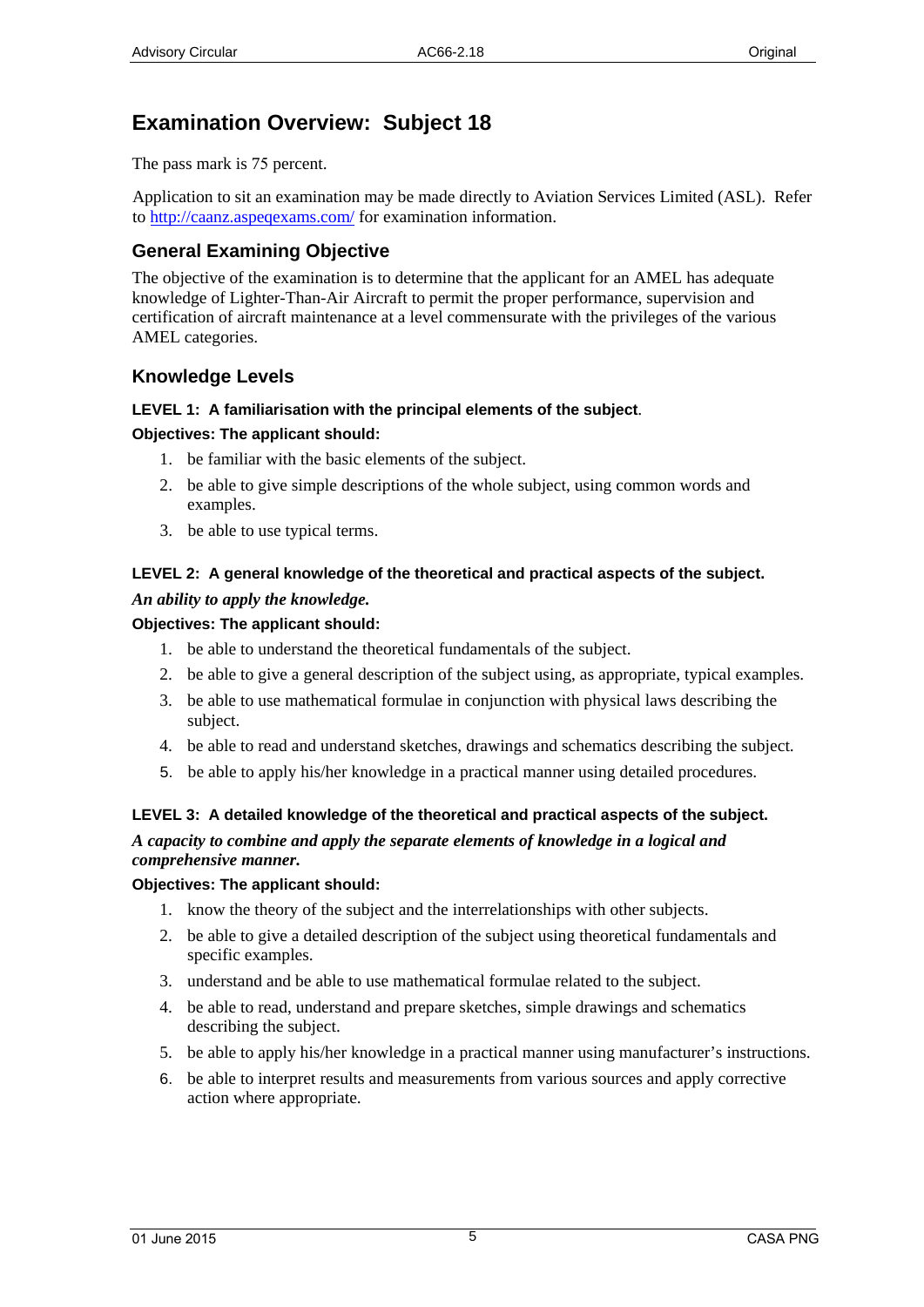## <span id="page-5-0"></span>**Required Study Material**

The publication list below provides guidance material for suitable study references for the overall syllabus content. However, applicants may have to conduct further research using other references or sources (including the internet) or attend a formal course in order to gain a comprehensive understanding of all sub-topics in the syllabus.

#### **Publication List**

| <b>Study</b><br><b>Ref</b> | <b>Book Title</b>                                                          | Author | <b>ISBN</b> |
|----------------------------|----------------------------------------------------------------------------|--------|-------------|
|                            | UK CAA CAP 562: Civil Aircraft Airworthiness<br>Information and Procedures | UK CAA | N/A         |
| $\overline{2}$             | FAA AC65-15A: A & P Mechanics Airframe<br>Handbook                         | FAA    | N/A         |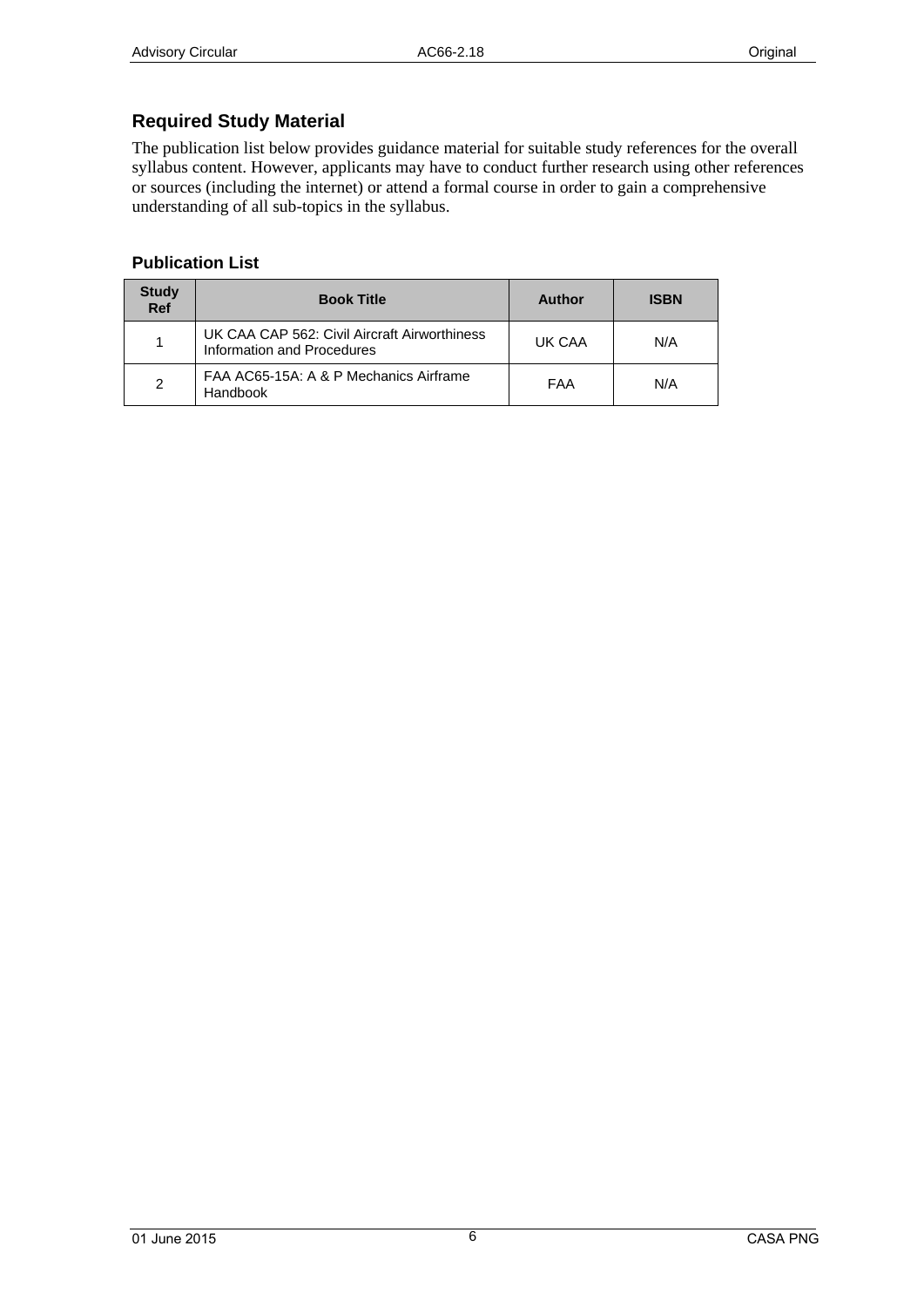### <span id="page-6-0"></span>**Syllabus Layout**

#### **Sub-topic description – left hand column**

The syllabus is set out into nine topics, each of which is identified by a single-digit number.

The left-hand column of the syllabus table states the broad subject matter of each sub-topic.

#### **Knowledge levels – right hand column**

The right hand column specifies the knowledge level for each sub-topic. The three levels of knowledge used in this syllabus are described above. Note that the knowledge levels indicate the depth of knowledge required NOT its safety importance.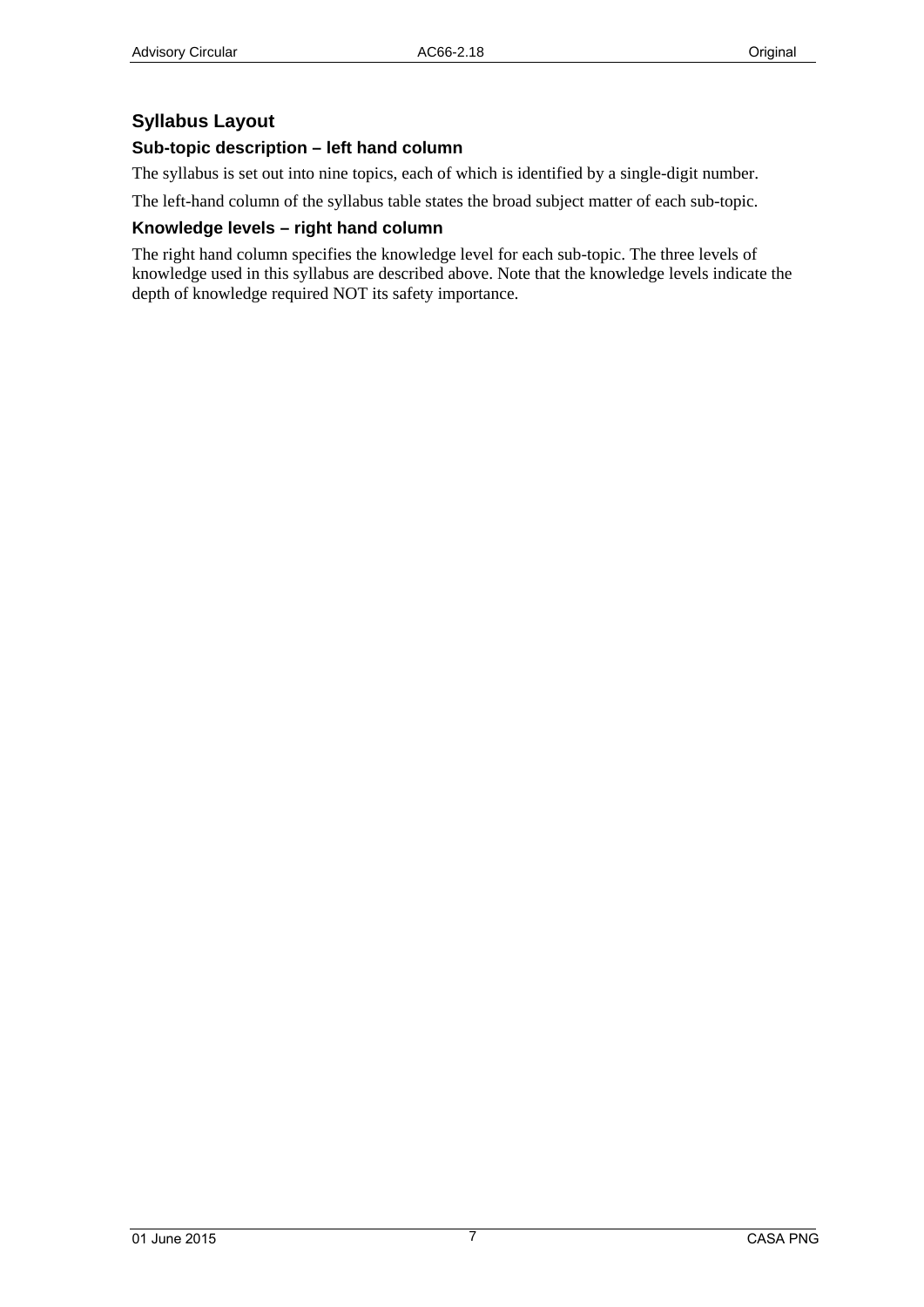# <span id="page-7-1"></span><span id="page-7-0"></span>**Syllabus: Subject 18 (Lighter-Than-Air Aircraft)**

| $\mathbf 1$ . | <b>Principles of Lift</b>                                     |  |
|---------------|---------------------------------------------------------------|--|
|               | Bodies immersed in fluids.                                    |  |
|               | Gases: free to expand, constant volume, constant<br>$\bullet$ |  |
|               | temperature, constant pressure.                               |  |
|               | Mixture of gases in a containing vessel.                      |  |
|               | Centre of gravity, centre of buoyancy, static<br>$\bullet$    |  |
|               | heaviness, static lightness, static trim.                     |  |
|               | Ballonet ceiling, pressure height.<br>$\bullet$               |  |
|               | Superpressure, superheat.                                     |  |
|               | Porosity.                                                     |  |
|               | Equilibrium.                                                  |  |
|               | Ballast - shot, water.                                        |  |

<span id="page-7-2"></span>

| <b>Theory of Flight &amp; Control</b>                |  |
|------------------------------------------------------|--|
| Aerodynamic lift, aerodynamic Stability and control. |  |
| • Free ballooning.                                   |  |
| • Fins, rudders, elevators.                          |  |
| Tabs: balance, servo, trim, spring.<br>$\bullet$     |  |
| • Powered flying controls.                           |  |

<span id="page-7-3"></span>

| 3. |           | <b>Envelope</b>                                      |   |
|----|-----------|------------------------------------------------------|---|
|    |           | Materials: fabrics, Kevlar.                          | 2 |
|    |           | Ultra-violet light effects.                          |   |
|    |           | Gas-tight membranes.                                 |   |
|    | $\bullet$ | Ballonets, gases, load curtains, shear curtains,     |   |
|    |           | support cables, gas valves, air valves, entry ports, |   |
|    |           | inspection domes, charge adapters, load patches,     |   |
|    |           | handling lines, nose-cone.                           |   |
|    |           | Charging, purging, porosity checks.                  |   |
|    |           | Lightning protection.                                |   |
|    |           | Air systems: ram air scoops, ballonet fans, dampers, |   |
|    |           | transfer fans.                                       |   |

<span id="page-7-4"></span>

| Gondola                                                                                                                                                                                                                 |  |
|-------------------------------------------------------------------------------------------------------------------------------------------------------------------------------------------------------------------------|--|
| Materials: Kevlar laminate, Fiberlam sandwich<br>panels.                                                                                                                                                                |  |
| Moulding & bonding techniques.<br>Support cables, support cable attachment,<br>$\bullet$<br>bulkheads, equipment attachment.<br>Furnishings.<br>Doors, windows and hatches.<br>Fire protection - skinning.<br>$\bullet$ |  |
| Lightning protection.                                                                                                                                                                                                   |  |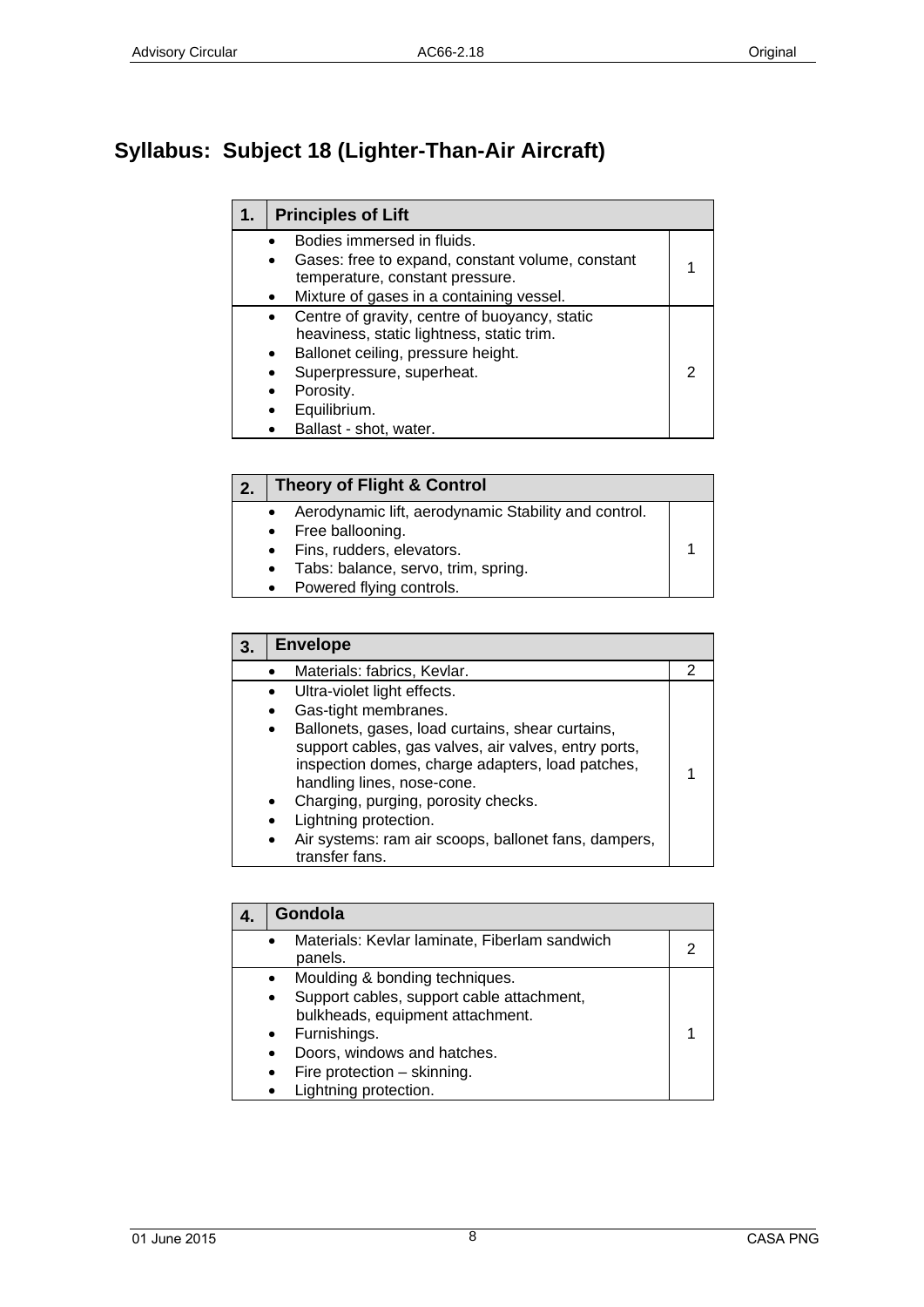<span id="page-8-0"></span>

| 5. | <b>Systems</b>                                                |   |  |
|----|---------------------------------------------------------------|---|--|
|    | (1) Flight Control                                            |   |  |
|    | Fins, rudders, elevators.                                     |   |  |
|    | Operating systems and surfaces - manual & power-<br>operated. |   |  |
|    | Trim operating systems – manual and electric.                 |   |  |
|    | (2) Ice and Rain Protection                                   |   |  |
|    | Windscreen wipers.                                            | 1 |  |
|    | Airframe de-icing systems                                     |   |  |
|    | (3) Heating and Ventilation                                   |   |  |
|    | Exhaust heat exchangers.                                      | 1 |  |
|    | Ventilation system.                                           |   |  |
|    | (4) Vacuum & Pressure                                         |   |  |
|    | Supply and associated system.                                 | 1 |  |
|    | (5) Toilets, Water System                                     |   |  |
|    | Toilets.                                                      |   |  |
|    | Potable water systems.                                        |   |  |
|    | Potable water - health protection.                            |   |  |
|    | (6) Landing Gear                                              |   |  |
|    | Geometric arrangement.                                        |   |  |
|    | Structural arrangements.                                      |   |  |
|    | Castoring, pivoting & locking.                                | 1 |  |
|    | Shock absorbers.                                              |   |  |
|    | Weight sensing & measurement.                                 |   |  |

<span id="page-8-1"></span>

| 6. | <b>Fuel Systems</b>                                                                          |  |
|----|----------------------------------------------------------------------------------------------|--|
|    | • Properties of fuels.<br>• Fuel system components<br>Fuel system operation and maintenance. |  |
|    |                                                                                              |  |

<span id="page-8-2"></span>

| <b>Ground Handling</b>                                                                                                                                                                                                                                                                                      |  |
|-------------------------------------------------------------------------------------------------------------------------------------------------------------------------------------------------------------------------------------------------------------------------------------------------------------|--|
| Attaching to & releasing from mast.<br>Ground power.<br>$\bullet$<br>Fuelling.<br>$\bullet$<br>Ballasting.<br>$\bullet$<br>Helium: charging, purifying, leak, testing.<br>$\bullet$<br>Pressure watch techniques.<br>$\bullet$<br>Mooring - mobile & portable.<br>$\bullet$<br>Engine running.<br>$\bullet$ |  |
| Hangering.<br>$\bullet$<br>Adverse weather.                                                                                                                                                                                                                                                                 |  |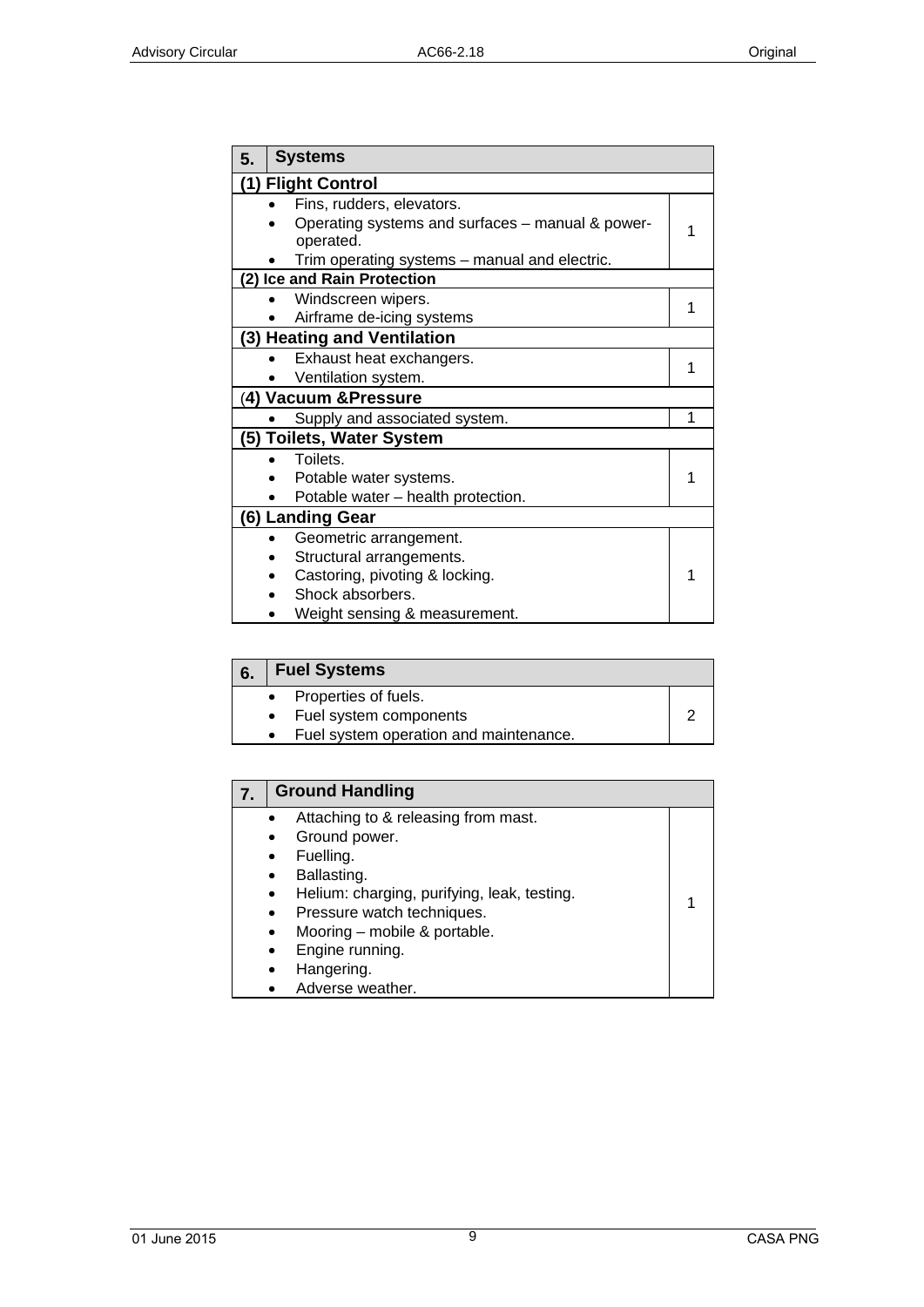<span id="page-9-0"></span>

| 8. | <b>General Engineering Knowledge</b>                                                                                                                                                                                                                                                                                                                                                                                                                                                                                                                                                                                             |                |
|----|----------------------------------------------------------------------------------------------------------------------------------------------------------------------------------------------------------------------------------------------------------------------------------------------------------------------------------------------------------------------------------------------------------------------------------------------------------------------------------------------------------------------------------------------------------------------------------------------------------------------------------|----------------|
|    | Types of corrosion and corrosion treatments.<br>Common drawing practice, including: lines,<br>sectioning, working drawings, projections, symbols<br>sketching, drawing compilation and numbering<br>systems.                                                                                                                                                                                                                                                                                                                                                                                                                     | 1              |
|    | Interpretation of Drawings relating to aircraft<br>$\bullet$<br>manufacture, modification and repair.<br>Use and care of micrometers, vernier gauges and<br>callipers, DTIs, thread gauges, clinometers, hole<br>gauges, protractors, common marking out and<br>measuring equipment. Comparitor gauges.                                                                                                                                                                                                                                                                                                                          | 2              |
|    | Surface plates and tables, V-blocks, squares.<br>$\bullet$<br>Types, selection and use of common hand tools.                                                                                                                                                                                                                                                                                                                                                                                                                                                                                                                     | 1              |
|    | Selection, use and testing of torque wrenches.                                                                                                                                                                                                                                                                                                                                                                                                                                                                                                                                                                                   | 3              |
|    | Sheet metal development including: marking out,<br>setback, bend allowance, forming operations. Dollies<br>and stakes.<br>Forming and holding devices. Guillotines, folding<br>machines, shears, presses, rollers, nibblers and<br>power saws.                                                                                                                                                                                                                                                                                                                                                                                   | 2              |
|    | Selection, care, cutting speeds and lubricants for drill<br>$\bullet$<br>bits, portable hand power drills. Drill presses.<br>Bench and machine grinding.<br>Selecting of wheels and wheel characteristics.<br>Rivet types.<br>Rivet layout.<br>Rivet removal and installation including the<br>selections and use of common riveting tools.<br>Common riveting defects.<br>Selection, use and care of deburring tools,<br>$\bullet$<br>trepanning tools, counter bores, broaches, and spot<br>facers.<br>Reamer types.<br>Selection and care of reamers.<br>Reaming procedures.<br>Thread forming tools and threading procedures | $\overline{2}$ |
|    | Rivets.<br>Aircraft bolts.<br>Special purpose bolts.<br>Aircraft nuts.<br>Aircraft washers.<br>Aircraft screws.<br>Panel and quick release fasteners including<br>structural and non-structural fasteners.<br>Control cables and fittings.<br>Pins.<br>Seals and gaskets.<br>Sealing compounds.<br>Hydraulic pipes, hoses and associated hardware.                                                                                                                                                                                                                                                                               | 1              |
|    | Methods of locking hardware.<br>$\bullet$                                                                                                                                                                                                                                                                                                                                                                                                                                                                                                                                                                                        | 2              |
|    | Common cleaning methods.<br>Solvent cleaners.<br>Emulsion cleaners.<br>Soaps and detergents.<br>Mechanical cleaning materials.                                                                                                                                                                                                                                                                                                                                                                                                                                                                                                   | 1              |